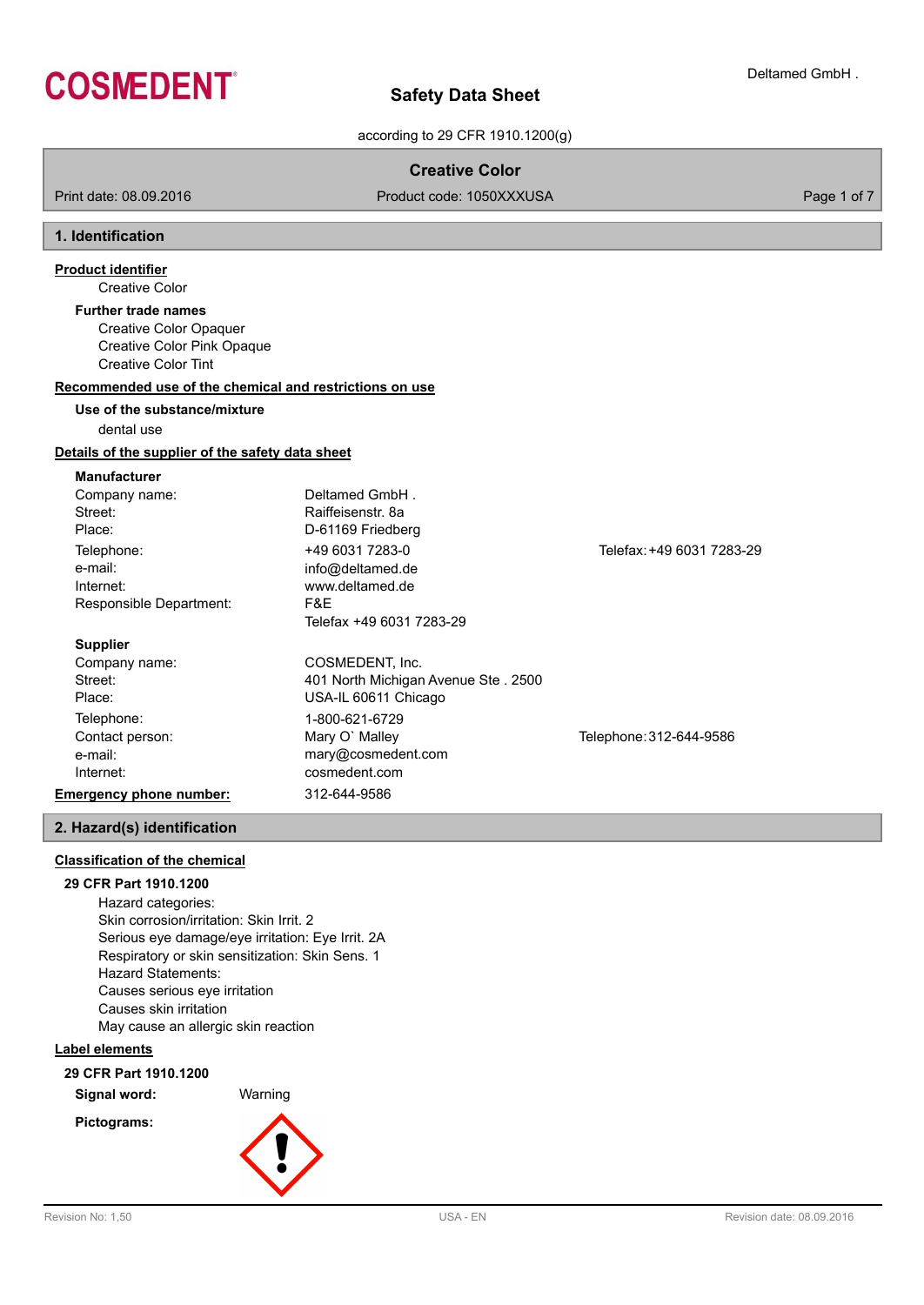

according to 29 CFR 1910.1200(g)

## **Creative Color**

Print date: 08.09.2016 **Product code: 1050XXXUSA** Product code: 1050XXXUSA Page 2 of 7

## **Hazard statements**

Causes serious eye irritation Causes skin irritation May cause an allergic skin reaction

### **Precautionary statements**

Wear protective gloves/protective clothing/eye protection. If on skin: Gently wash with plenty of soap and water. If in eyes: Rinse cautiously with water for several minutes. Remove contact lenses, if present and easy to do. Continue rinsing. If skin irritation or rash occurs: Get medical advice/attention. If eye irritation persists: Get medical advice/attention.

## **Hazards not otherwise classified**

Polymerization with heat evolution may occur in the presence of radical forming substances (e.g. peroxides), reducing substances, and/or heavy metal ions.

## **3. Composition/information on ingredients**

## **Mixtures**

## **Chemical characterization**

Mixture of acrylic resins, fillers and initiators.

#### **Hazardous components**

| CAS No     | l Components                                                                        | Quantity      |
|------------|-------------------------------------------------------------------------------------|---------------|
| 72869-86-4 | 7,7,9-Trimethyl-4,13-dioxo-3,14-dioxa-5,12-diaza-hexadecan-1,16-diol dimethacrylate | * 40 - 70 %   |
| 1565-94-2  | Bisphenol A Diglycidyl Methacrylate                                                 | $*$ 10 - 30 % |
| 2082-81-7  | 1,4 Butanediol dimethacrylate                                                       | $* < 20 \%$   |

#### **Further Information**

\* The specific chemical identtity and/or exact percentage (concentration) of this composition has been withheld as a trade secret.

## **4. First-aid measures**

## **Description of first aid measures**

#### **General information**

Medical treatment is necessary if symptoms occur which are obviously caused by skin or eye contact with the product or by inhalation of its vapours. Take off all contaminated clothing immediately.

## **After inhalation**

Provide fresh air. Medical treatment necessary.

#### **After contact with skin**

After contact with skin, wash immediately with plenty of water and soap. Immediately remove any contaminated clothing, shoes or stockings. Medical treatment necessary.

#### **After contact with eyes**

After eye contact: Rinse immediately carefully and thoroughly with eye-bath or water. Consult an ophthalmologist.

### **After ingestion**

Do NOT induce vomiting. Medical treatment necessary.

## **Most important symptoms and effects, both acute and delayed**

No information available.

# **Indication of any immediate medical attention and special treatment needed**

Treat symptomatically.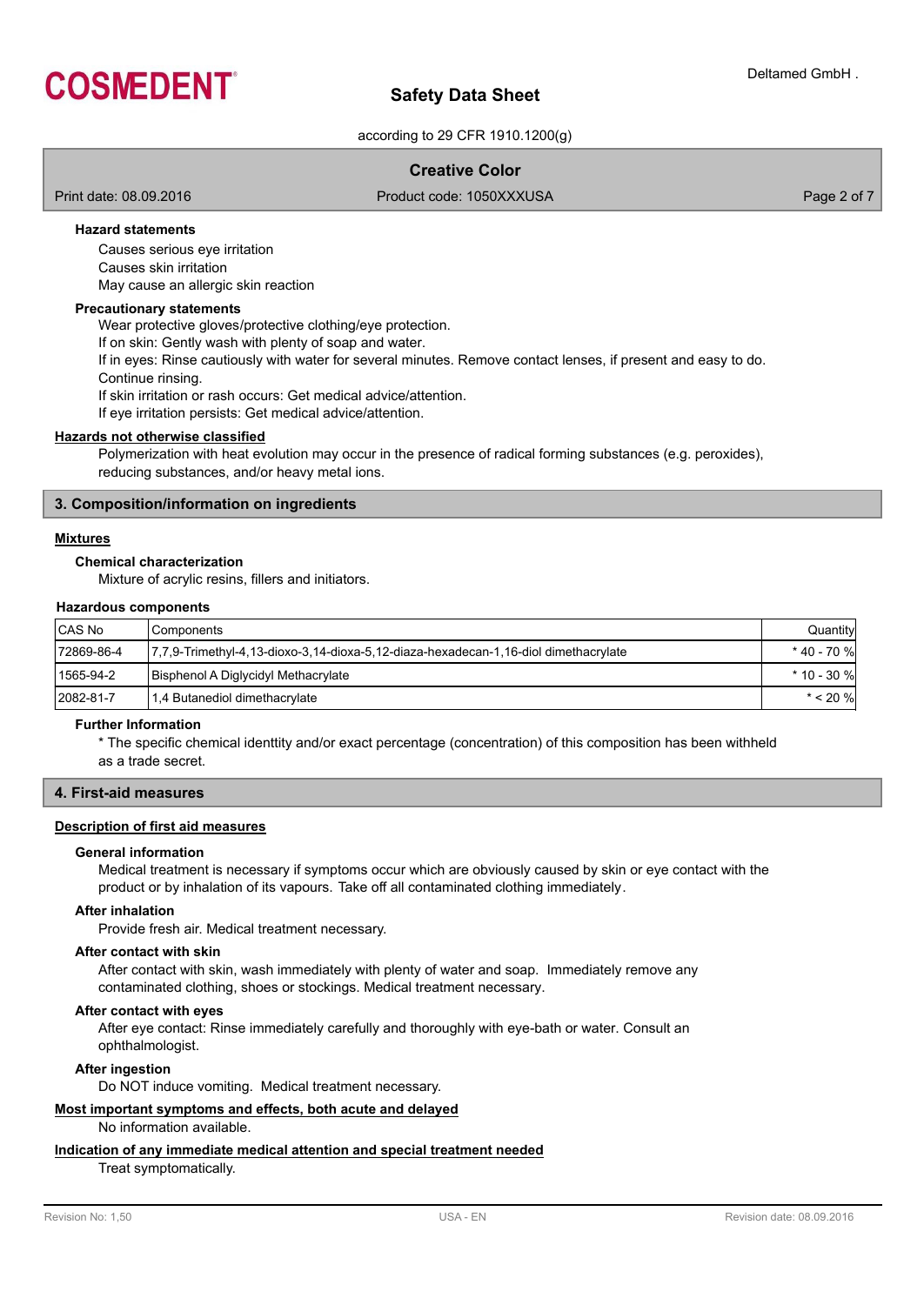

according to 29 CFR 1910.1200(g)

## **Creative Color**

Print date: 08.09.2016 **Product code: 1050XXXUSA** Product code: 1050XXXUSA

#### **5. Fire-fighting measures**

### **Extinguishing media**

#### **Suitable extinguishing media**

Foam. Extinguishing powder, Carbon dioxide,

#### **Specific hazards arising from the chemical**

In case of fire may be liberated: Carbon monoxide. Carbon dioxide Hazardous decomposition products

## **Special protective equipment and precautions for fire-fighters**

In case of fire: Wear self-contained breathing apparatus.

#### **Additional information**

Suppress gases/vapours/mists with water spray jet. Collect contaminated fire extinguishing water separately. Do not allow entering drains or surface water.

### **6. Accidental release measures**

#### **Personal precautions, protective equipment and emergency procedures**

Provide adequate ventilation. Do not breathe gas/fumes/vapour/spray. Avoid contact with skin, eyes and clothes. Use personal protection equipment.

## **Environmental precautions**

Do not allow to enter into surface water or drains.

## **Methods and material for containment and cleaning up**

Treat the recovered material as prescribed in the section on waste disposal.

## **Reference to other sections**

Safe handling: see section 7 Personal protection equipment: see section 8 Disposal: see section 13

## **7. Handling and storage**

## **Precautions for safe handling**

## **Advice on safe handling**

Provide adequate ventilation.

## **Advice on protection against fire and explosion**

Keep away from sources of ignition. - No smoking.

## **Conditions for safe storage, including any incompatibilities**

#### **Requirements for storage rooms and vessels**

Protect from the action of light. Keep only in the original container at a temperature between 4 -25 °C (40 -75°F). Can polymerize with intense heat release.

## **Advice on storage compatibility**

Do not store together with: Oxidising agent, strong food

#### **8. Exposure controls/personal protection**

## **Control parameters**

## **Exposure controls**

#### **Protective and hygiene measures**

Avoid contact with skin, eyes and clothes. Draw up and observe skin protection programme. Wash hands and face before breaks and after work and take a shower if necessary. When using do not eat or drink.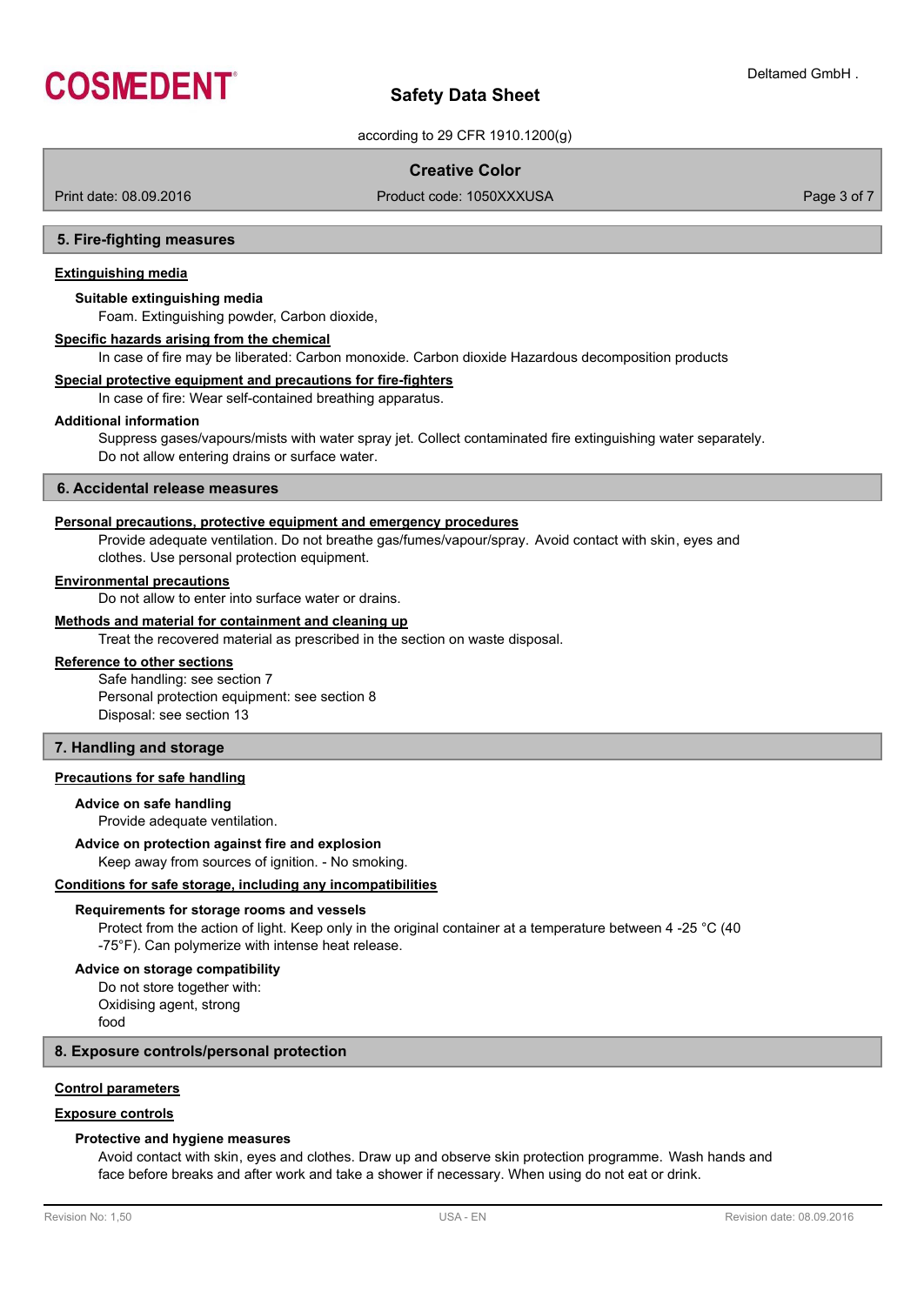

according to 29 CFR 1910.1200(g)

## **Creative Color**

Print date: 08.09.2016 **Product code: 1050XXXUSA** Product code: 1050XXXUSA Page 4 of 7

## **Eye/face protection**

tightly fitting goggles

## **Hand protection**

Gloves should be replaced regularly, especially after extended contact with the product. For each work-place a suitable glove type has to be selected.

## **Skin protection**

Wear suitable protective clothing.

## **9. Physical and chemical properties**

#### **Information on basic physical and chemical properties**

| Physical state:<br>Color:                | pasty<br>various, depending on coloration |                  |                    |
|------------------------------------------|-------------------------------------------|------------------|--------------------|
| Odor:                                    | hardly noticeable                         |                  |                    |
|                                          |                                           |                  | <b>Test method</b> |
| pH-Value:                                |                                           | not determined   |                    |
| Changes in the physical state            |                                           |                  |                    |
| Melting point/freezing point:            |                                           | not determined   |                    |
| Initial boiling point and boiling range: |                                           | not determined   |                    |
| Flash point:                             |                                           | $>$ 100 °C       |                    |
| <b>Flammability</b>                      |                                           |                  |                    |
| Solid:                                   |                                           | not applicable   |                    |
| Gas:                                     |                                           | not applicable   |                    |
| Lower explosion limits:                  |                                           | not determined   |                    |
| Upper explosion limits:                  |                                           | not determined   |                    |
| <b>Auto-ignition temperature</b>         |                                           |                  |                    |
| Solid:                                   |                                           | not applicable   |                    |
| Gas:                                     |                                           | not applicable   |                    |
| Decomposition temperature:               |                                           | not determined   |                    |
| Vapor pressure:                          |                                           | not determined   |                    |
| Density:                                 |                                           | not determined   |                    |
| Water solubility:                        |                                           | insoluble        |                    |
| Partition coefficient:                   |                                           | not determined   |                    |
| Viscosity / dynamic:                     |                                           | 150 * 1000 mPa·s |                    |
| Vapor density:                           |                                           | not determined   |                    |
| Evaporation rate:                        |                                           | not determined   |                    |
| <b>Other information</b>                 |                                           |                  |                    |
| Solid content:                           |                                           | not determined   |                    |
|                                          |                                           |                  |                    |

## **10. Stability and reactivity**

## **Reactivity**

No hazardous reaction when handled and stored according to provisions.

## **Chemical stability**

Stability: Stable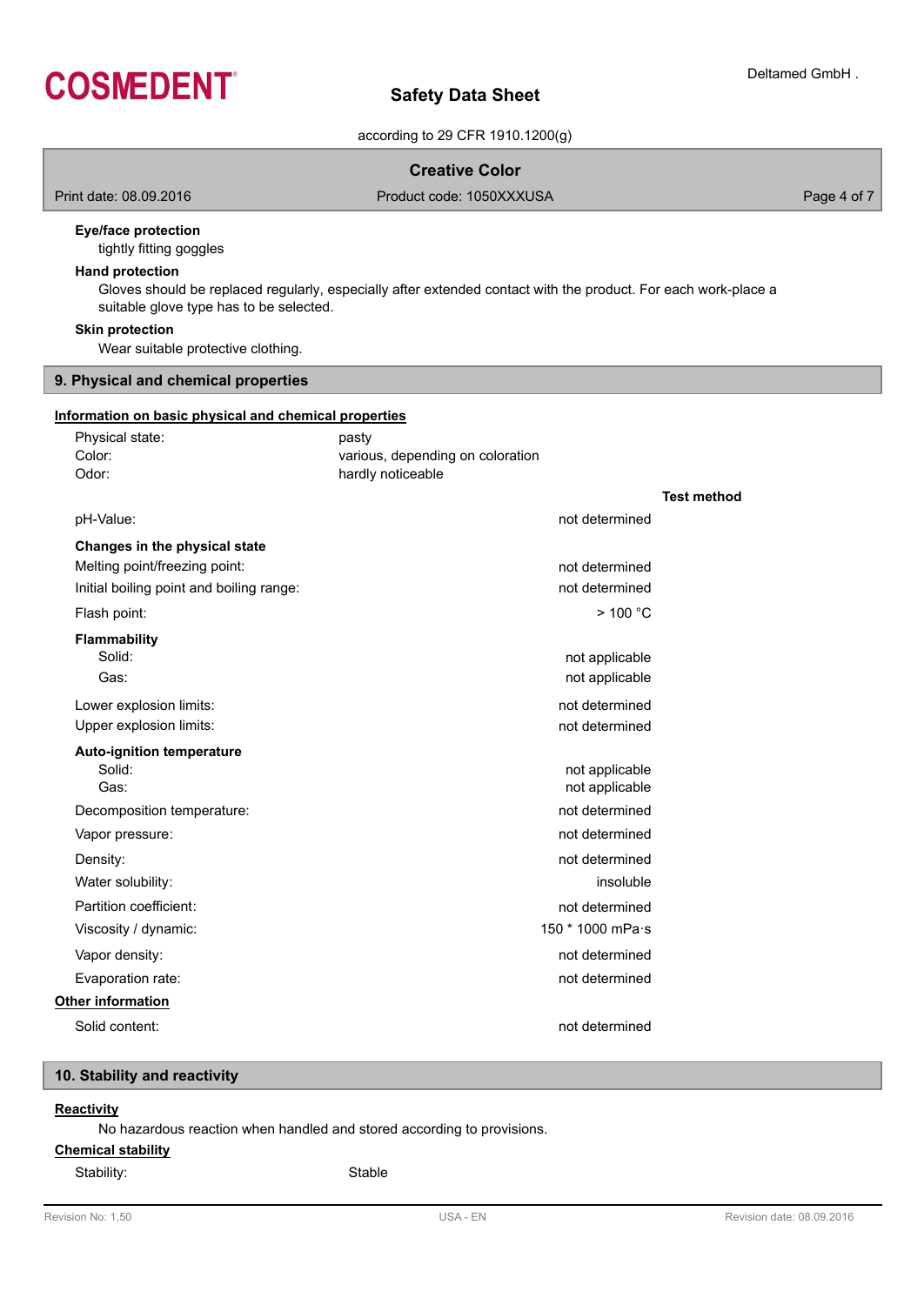

according to 29 CFR 1910.1200(g)

## **Creative Color**

Print date: 08.09.2016 **Product code: 1050XXXUSA** Product code: 1050XXXUSA

The product is stable under storage at normal ambient temperatures.

## **Possibility of hazardous reactions**

#### Hazardous reactions: Will not occur

Polymerization with heat evolution may occur in the presence of radical forming substances (e.g. peroxides), reducing substances, and/or heavy metal ions.

#### **Conditions to avoid**

Protect from the action of light. Keep only in the original container at a temperature between 4 -25 °C (40-75°F).

## **Incompatible materials**

Oxidising agent, Reducing agent, Heavy metals, acids, Alkali (lye)

#### **Hazardous decomposition products**

No known hazardous decomposition products.

## **11. Toxicological information**

#### **Information on toxicological effects**

### **Acute toxicity**

Based on available data, the classification criteria are not met.

| CAS No     | Components                                                                          |       |              |            |                  |
|------------|-------------------------------------------------------------------------------------|-------|--------------|------------|------------------|
|            | Exposure route                                                                      | lDose |              | Species    | <b>ISource</b>   |
| 72869-86-4 | 7,7,9-Trimethyl-4,13-dioxo-3,14-dioxa-5,12-diaza-hexadecan-1,16-diol dimethacrylate |       |              |            |                  |
|            | oral                                                                                | LD50  | >2000 mg/kg  | <b>Rat</b> | <b>IOECD 401</b> |
| 2082-81-7  | 1.4 Butanediol dimethacrylate                                                       |       |              |            |                  |
|            | oral                                                                                | LD50  | > 5000 mg/kg | lRat       | OECD 401         |
|            | dermal                                                                              | LD50  | > 3000 mg/kg | Rabbit     |                  |

### **Irritation and corrosivity**

Causes serious eye irritation

Causes skin irritation

## **Sensitizing effects**

May cause an allergic skin reaction (7,7,9-Trimethyl-4,13-dioxo-3,14-dioxa-5,12-diaza-hexadecan-1,16-diol dimethacrylate), (1,4 Butanediol dimethacrylate) Possible sensitization in case of persons suffering from hypersensitivity .

### **Carcinogenic/mutagenic/toxic effects for reproduction**

Based on available data, the classification criteria are not met.

## **Specific target organ toxicity (STOT) - single exposure**

Based on available data, the classification criteria are not met.

# **Specific target organ toxicity (STOT) - repeated exposure**

Based on available data, the classification criteria are not met. Carcinogenicity (NTP): None of the ingredients is listed.

| 0                       | <b>TOTO OF THE IMPORTANCE IS ISSUED.</b> |
|-------------------------|------------------------------------------|
| Carcinogenicity (IARC): | None of the ingredients is listed.       |

Carcinogenicity (OSHA): None of the ingredients is listed.

## **Aspiration hazard**

Based on available data, the classification criteria are not met.

## **Further information**

Product has not been tested. The statement is derived from the properties of the components.

### **12. Ecological information**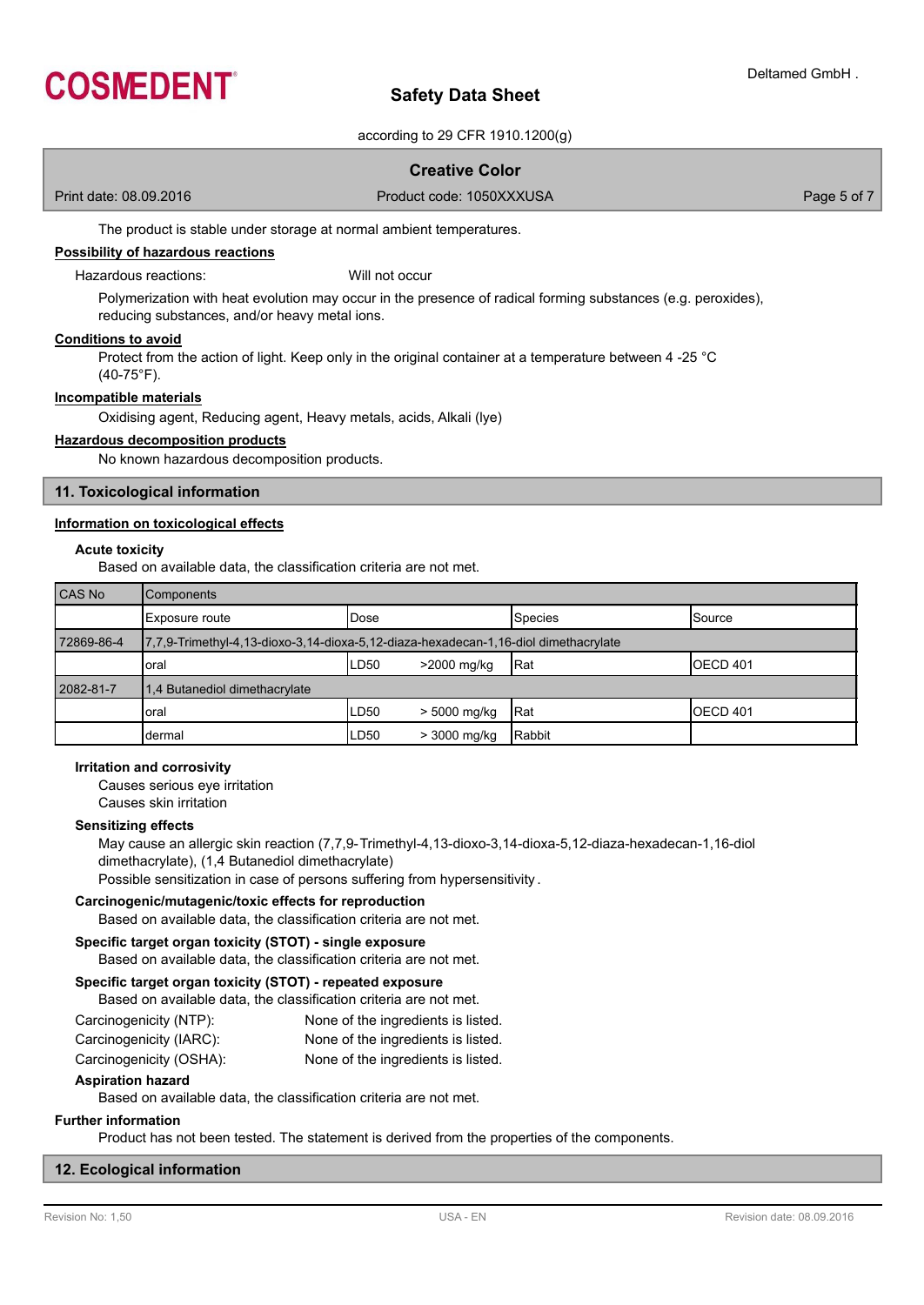

according to 29 CFR 1910.1200(g)

## **Creative Color**

Print date: 08.09.2016 **Product code: 1050XXXUSA** Product code: 1050XXXUSA Page 6 of 7

#### **Persistence and degradability**

The product has not been tested.

## **Bioaccumulative potential**

The product has not been tested.

## **Mobility in soil**

The product has not been tested.

#### **Other adverse effects**

No information available.

#### **Further information**

Do not allow uncontrolled discharge of product into the environment. Do not allow to enter into surface water or drains.

## **13. Disposal considerations**

#### **Waste treatment methods**

#### **Advice on disposal**

Small quantities can be polymerized by light and the cured solid material can be disposed of with the regular garbage. Larger quantities must be disposed of following the regulations of the local authorities. Do not allow to enter into surface water or drains. Dispose of waste according to applicable legislation.

#### **Contaminated packaging**

This material and its container must be disposed of as hazardous waste. Handle contaminated packages in the same way as the substance itself.

## **14. Transport information**

### **US DOT 49 CFR 172.101**

**Proper shipping name:** Not a hazardous material with respect to these transport regulations.

## **Marine transport (IMDG)**

#### **Other applicable information**

No dangerous good in sense of these transport regulations.

#### **Air transport (ICAO)**

#### **Other applicable information**

No dangerous good in sense of these transport regulations.

## **Special precautions for user**

No information available.

## **Transport in bulk according to Annex II of MARPOL 73/78 and the IBC Code**

not applicable

### **15. Regulatory information**

## **U.S. Regulations**

## **National Inventory TSCA**

All components of this product are included on the TSCA Chemical Inventory ore are not reqiured to be listed on the TSCA Chemical Inventory.

## **National regulatory information**

SARA Section 311/312 Hazards:

7,7,9-Trimethyl-4,13-dioxo-3,14-dioxa-5,12-diaza-hexadecan-1,16-diol dimethacrylate (72869-86-4):

Immediate (acute) health hazard

Bisphenol A Diglycidyl Methacrylate (1565-94-2): Immediate (acute) health hazard

1,4 Butanediol dimethacrylate (2082-81-7): Immediate (acute) health hazard